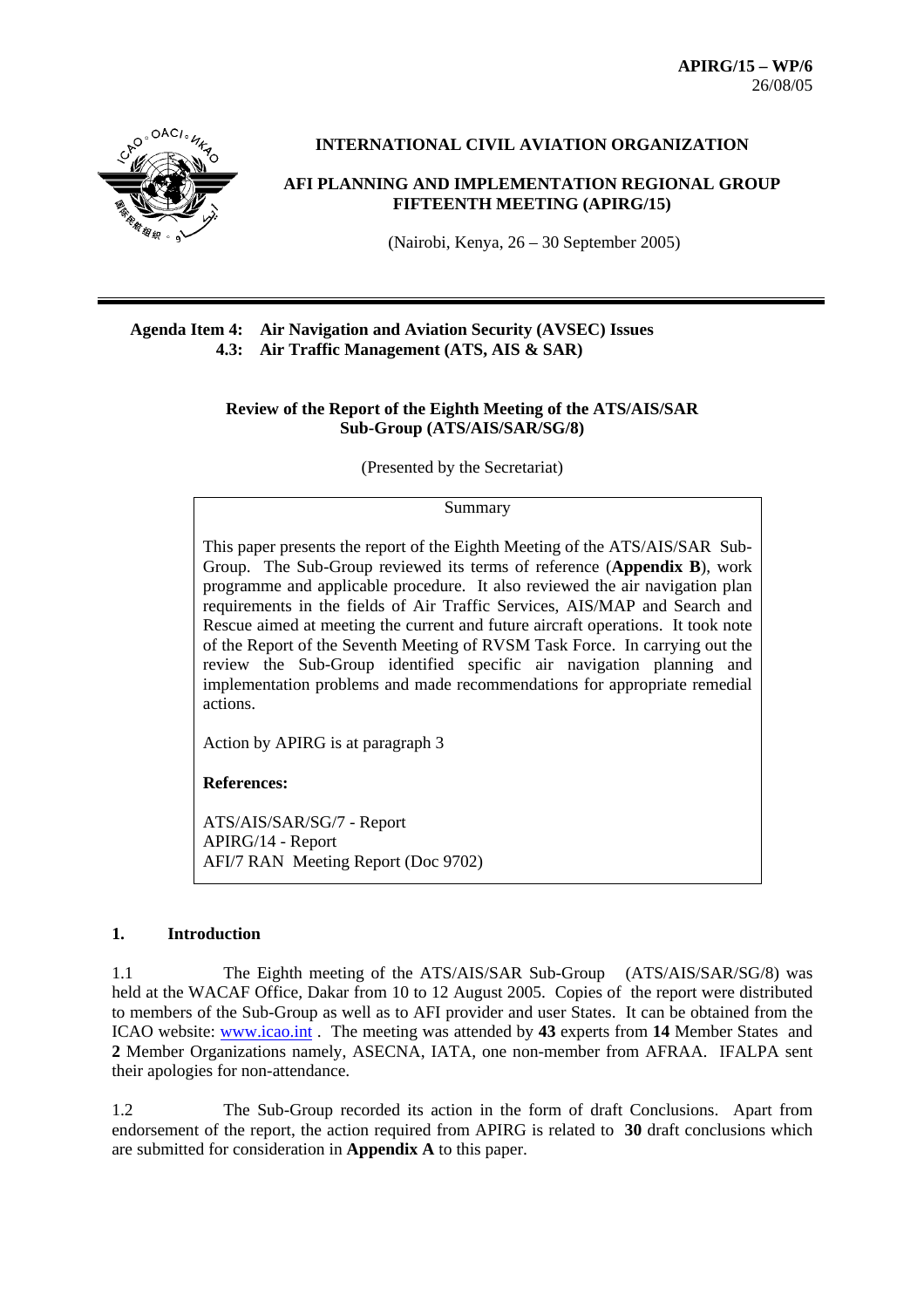### **2. Review of outstanding Conclusions and Decisions of APIRG, Decisions of the ATS/AIS/SAR/SG and its future work programme**

2.1 The Sub-Group reviewed outstanding APIRG Conclusions and its outstanding Decisions in the light of developments in order to keep them current and limit their number to a minimum consistent with the progress achieved in their implementation. The Sub-Group validated and amended the conclusions that were still in force. The meeting thus endorsed draft conclusions **8/1, 8/2** and **8/3**.

2.2 The Sub-Group reviewed its terms of reference and future work programme and accorded priority for implementation of the tasks. MET issues relating to CNS/ATM Plan were added as new tasks. This appears at **Appendix B** to this working paper.

# **3. Review of the report of the seventh meeting of the RVSM/RNAV/RNP Task Force**

3.1 Under this item, the Sub-Group reviewed the report of the RVSM/RNAV/RNP Task Force meeting which was held in Dakar from 8 to 9 August 2005. The Sub-Group noted that the Task Force had developed **29** conclusions. The Sub-Group noted that conclusions **8/4, 8/5, 8/7, 8/8** and **8/9** would be of interest to APIRG.

## **4. Review of the Report of the Third Meeting of the AIS Automation Task Force (AIS/MAP/TF/3)**

4.1 Under this Agenda Item the Sub-Group reviewed the report of the third meeting of the AIS/MAP Automation Task Force which was held in Dakar from 4 to 5 August 2005. Among the issues covered were the provisions governing the automation of the integrated aeronautical information package. The meeting thus endorsed draft conclusions **8/10, 8/11, 8/12, 8/13, 8/14, 8/15, 8/16, 8/17, 8/18, 8/19, 8/20, 8/21** and **8/22**.

# **5. Review of implementation of the Area Control Service**

5.1 Under this Agenda item, the Sub-Group reviewed the requirements for implementation of the Area Control Service in the Region.

5.2 The Sub-Group recalled the Statement of the Basic Operational Requirements and Planning Criteria in AFI Region requiring that Area Control Service should be provided for all IFR flights along all ATS routes to be used by international aircraft operations, except where the type and density of traffic do not justify the provision of such service. Furthermore, the Statement requires that Approach Control Service should be provided at all aerodromes used for international aircraft operations and that control areas should be established so as to encompass at least the climb to cruising levels of departing aircraft and the descent from cruising level of arriving aircraft. The AFI/7 RAN meeting in reviewing the status of implementation of the area control service in the region developed an implementation strategy which was the subject of its Recommendation 5/21.

5.3 The Sub-Group noted with concern that the status of implementation of the area control service has not been encouraging. It however, considered necessary to extend the implementation target date to **8 June 2006**. Based on the foregoing, the Sub-Group formulated draft **conclusion 8/23**.

### **6. Review of the implementation of ATS Direct Speech (ATS/DS) Circuits**

6.1 Under this Agenda item, the Sub-Group reviewed and identified additional required circuits, and circuits to be deleted from Table CSN IB of the AFI Plan. These are contained in the ATS/AIS/SAR/8 meeting report **Appendix J**. The Sub-Group identified ATS/DS Circuits requiring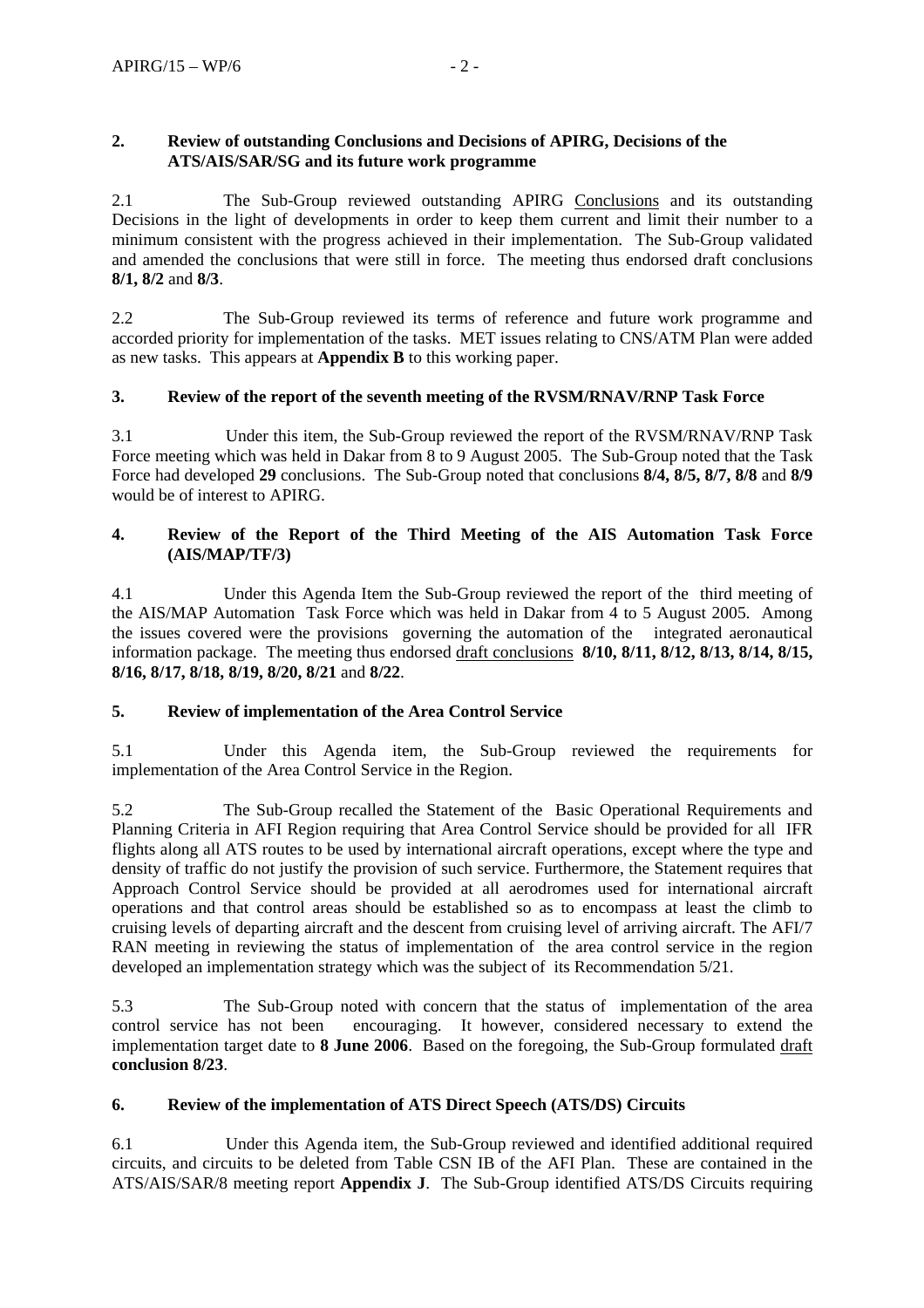implementation and set **30 June 2006** as a target date of implementation. In view of the foregoing, draft **conclusion 8/24** was endorsed.

### **7.1 Review of the ATS route network**

7.1.1 Under this Agenda item, the Sub-Group considered in detail the overall status of implementation of the basic ATS route network including RNAV routes contained in the ICAO AFI Air Navigation Plan (Doc 7474/27) Table ATS 1, Charts ATS 2 and ATS 3 in order to:

- a) identify additional route requirements;
- b) identify route segments requiring realignment;
- c) identify routes which can be deleted from the Air Navigation Plan (ANP);
- d) identify the non implemented routes and establish target date(s) for their implementation.

7.1.2 The Sub-Group prepared an implementation tabulation for all the non-implemented routes and agreed that States be requested to implement those routes not later than **8 June 2006.**

7.1.3 In view of the discussions the Sub-Group formulated **draft conclusions 8/25** and **8/26.**

#### **8. Review of the implementation of ICAO requirements in the field of Search and Rescue (SAR)**

8.1 Under this agenda item the Sub-Group reviewed the status of implementation of the ICAO provisions relating to search and rescue services. It was noted with concern that most of these provisions had remained unimplemented for decades and the meeting was of the view that States should now be sensitized on the need to take remedial action. Furthermore, the Sub-Group sustained that assistance should be provided by ICAO in order to improve the provision of search and rescue services in the Region.

8.2 It was pointed out that major deficiences still existed in the establishment of appropriate SAR agreements and legislation.

8.3 The Sub-Group also noted that AFCAC continued to assist States in the region in bringing improvement in their SAR services and emphasized on the need for States to support the AFCAC SAR initiative.

8.4 In view of the foregoing, the Sub-Group endorsed draft conclusions **8/27, 8/28** and **8/29.** 

#### **9. Consideration of specific air navigation planning and implementation problems and the review of air navigation field deficiencies**

9.1 The Sub-Group, using the approved methodology, updated the list of deficiencies in the ATS, SAR and AIS/MAP and formulated draft **conlusion 8/30**.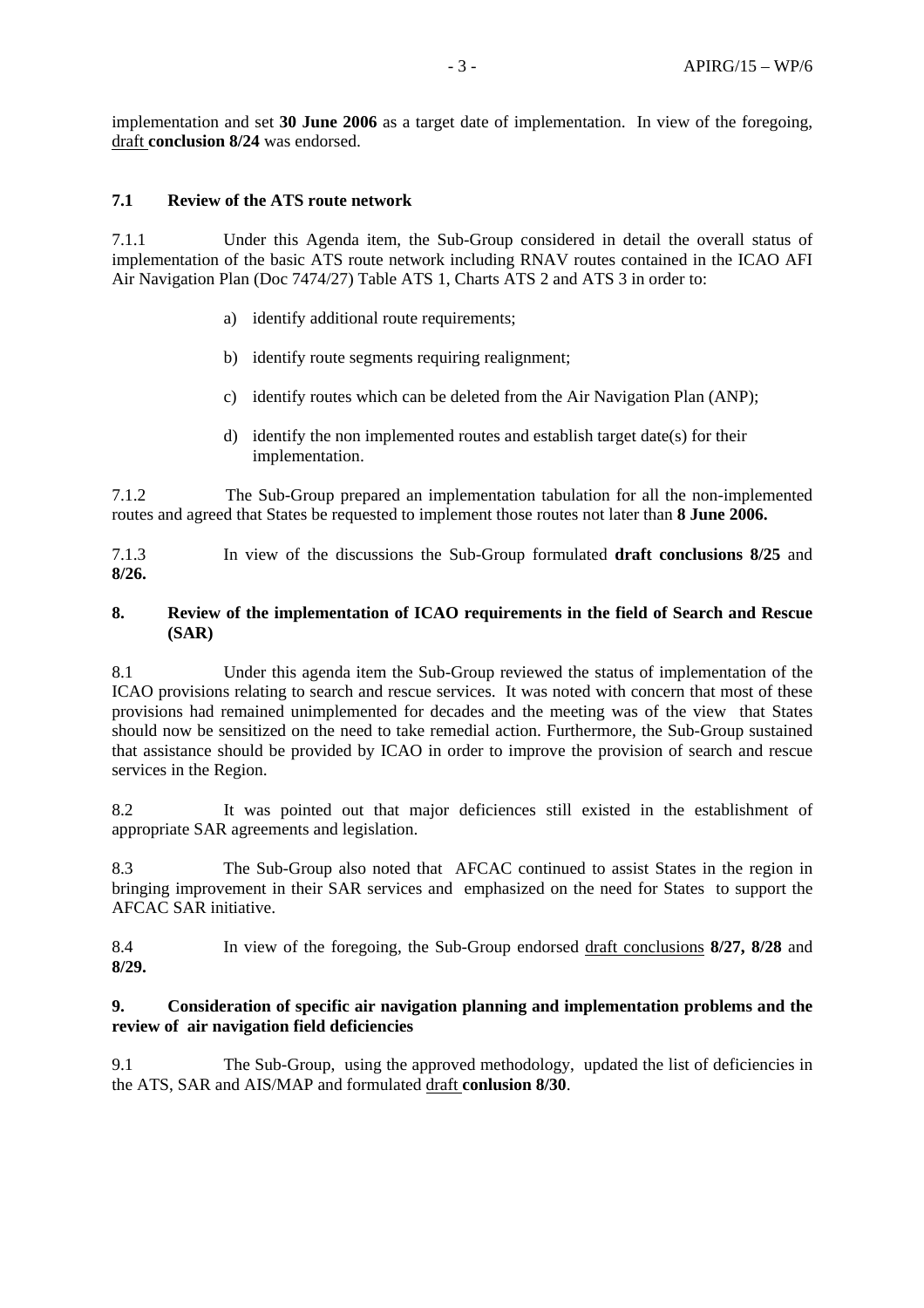### **10. Review of the implementation of ICAO requirements in the AIS/MAP field.**

10.1 The Sub-Group reviewed the ICAO provisions in the AIS/MAP and endorsed the relevant conclusions under Agenda Item 4.

### **11. Action required**

11.1 APIRG is invited to:

- a) note the report of the eighth meeting of the ATS/AIS/SAR Sub-Group;
- b) take action on the draft conclusions of the eighth meeting of the Sub-Group, as contained in **Appendix A** to this paper;
- c) approve the future work programme of the ATS/AIS/SAR Sub-Group at **Appendix B**.

— — — — —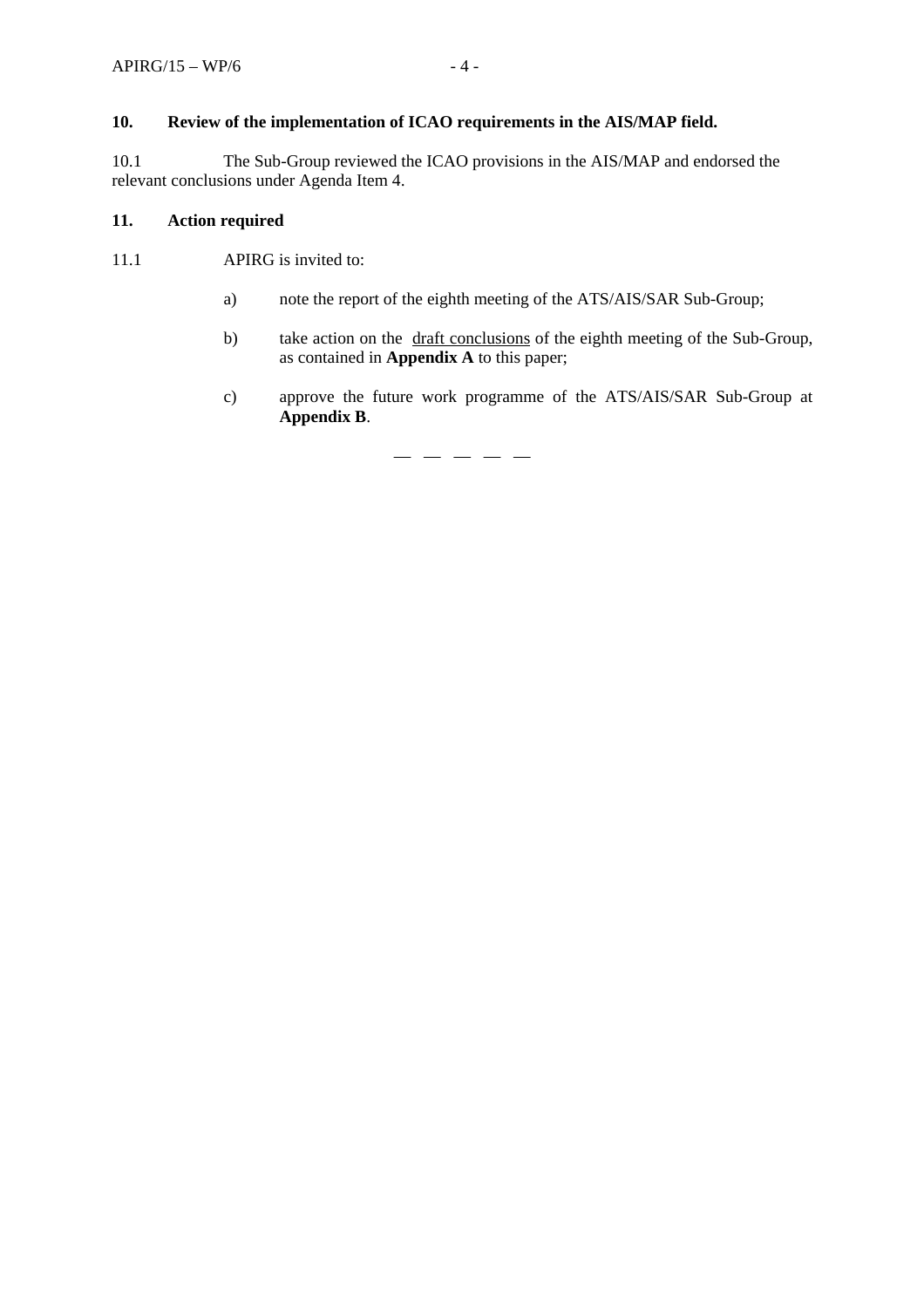#### **Draft Conclusions of the Eighth Meeting of the ATS/AIS/SAR Sub-Group (Dakar, 10 – 12 August 2005)**

| <b>Number</b>                 | <b>Title</b>                                                                                                                                                                                                                                                                                                                                                                                                                                       | <b>Action by</b> | <b>Remarks</b> |
|-------------------------------|----------------------------------------------------------------------------------------------------------------------------------------------------------------------------------------------------------------------------------------------------------------------------------------------------------------------------------------------------------------------------------------------------------------------------------------------------|------------------|----------------|
| <b>Draft Conclusions 8/1:</b> | Reporting and analysis of ATS incidents                                                                                                                                                                                                                                                                                                                                                                                                            | <b>States</b>    | APIRG to note  |
|                               | That in compliance with Assembly resolution A31-<br>10, the provisions in the ICAO Annex 13, paragraph<br>7.3 and the AFI/7 Recommendation 5/26 States<br>establish reporting systems which should be non-<br>punitive and educational in order to capture the<br>maximum number of incident reports.                                                                                                                                              |                  |                |
| <b>Draft Conclusions 8/2:</b> | <b>ATS Operational Auditing and Proficiency</b><br><b>Maintenance</b><br>That, in the spirit of $AFI/7$ conclusion $5/27$ , the lack<br>of standard auditing and proficiency maintenance<br>procedures in ATS units of States be included in the<br>APIRG list of deficiencies relating to the ATM field.                                                                                                                                          | <b>States</b>    | APIRG to note  |
| <b>Draft Conclusion 8/3:</b>  | Application of flexible use of airspace (FUA)<br>That:<br>States adopt a flexible use of airspace<br>a)<br>approach in the establishment of prohibited,<br>restricted or danger areas such that these<br>areas are established on temporary basis<br>taking into account the needs of civil<br>aviation; and<br>States constantly review the existence of<br>b)<br>prohibited, restricted or danger areas<br>pursuant to LIM/AFI (1988) Rec. 2/21. | <b>States</b>    | APIRG to note  |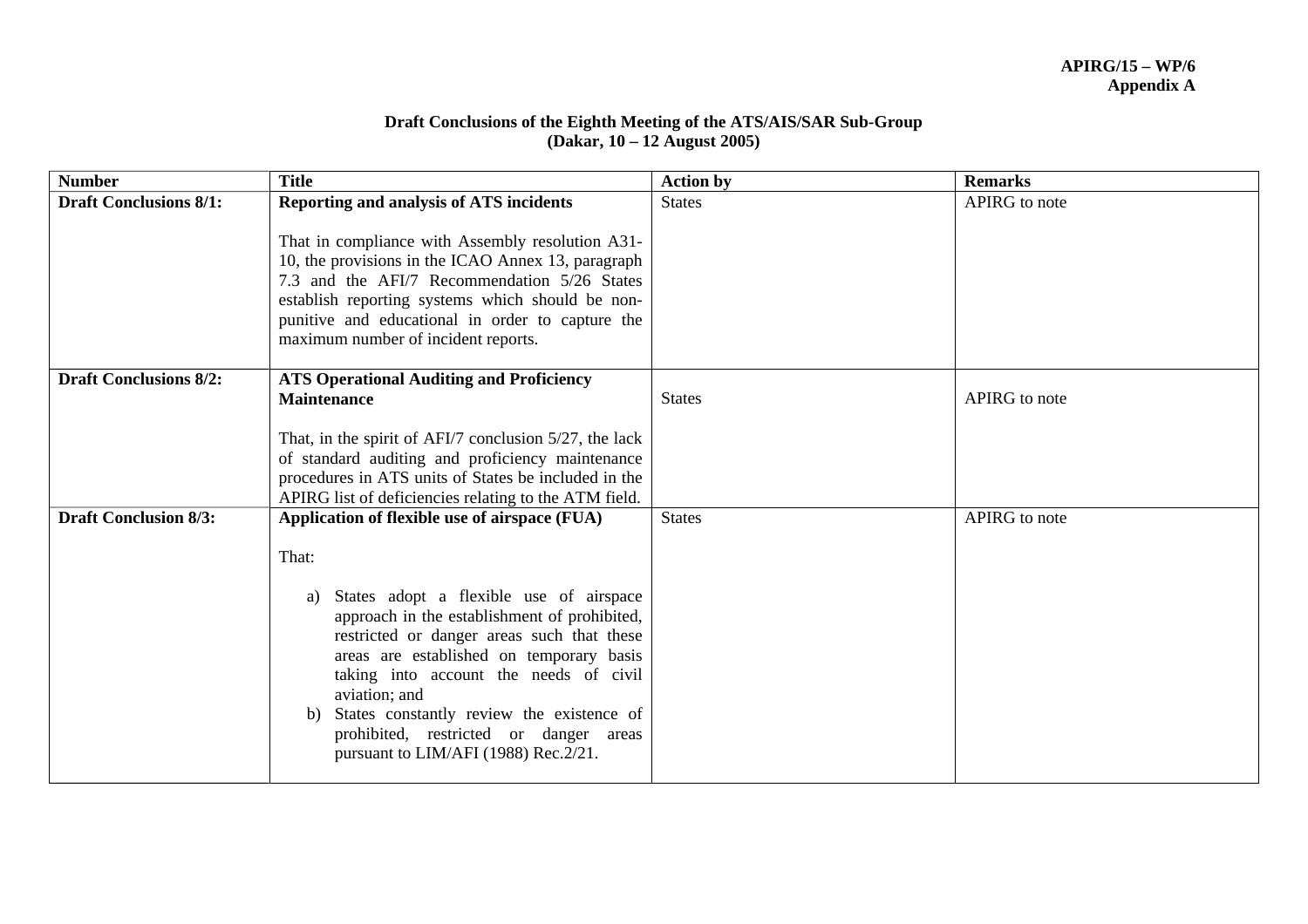| <b>Number</b>                | <b>Title</b>                                                                                                                                                                                                                                                                                                                                                                                                                                                                                                           | <b>Action by</b>   | <b>Remarks</b>          |
|------------------------------|------------------------------------------------------------------------------------------------------------------------------------------------------------------------------------------------------------------------------------------------------------------------------------------------------------------------------------------------------------------------------------------------------------------------------------------------------------------------------------------------------------------------|--------------------|-------------------------|
| <b>Draft Conclusion 8/4:</b> | <b>AFI RVSM Implementation - Cost recovery</b>                                                                                                                                                                                                                                                                                                                                                                                                                                                                         | IATA, States       | <b>APIRG</b> to Approve |
|                              | That:<br>IATA member airlines continue to<br>a)<br>financially<br><b>RVSM</b><br>the<br>support<br>implementation effort in order to improve<br>safety and economy of Air Traffic across<br>Africa; and<br>b) IATA puts in place an RVSM cost recovery<br>scheme based on a charge imposed on all<br>international jet flights in Africa operated by<br>its member airlines.                                                                                                                                           |                    |                         |
| <b>Draft Conclusion 8/5:</b> | <b>Regional Aircraft Certification Agency for</b>                                                                                                                                                                                                                                                                                                                                                                                                                                                                      | States, ICAO, IATA | <b>APIRG</b> to Approve |
|                              | <b>RVSM</b> Operation                                                                                                                                                                                                                                                                                                                                                                                                                                                                                                  |                    |                         |
|                              | That:                                                                                                                                                                                                                                                                                                                                                                                                                                                                                                                  |                    |                         |
|                              | having<br>difficulties<br>with<br>the<br>States<br>a)<br>implementation of operational airworthiness<br>certification on the RVSM implementation<br>should seek assistance from other States<br>having this expertise;<br>Seminars/Workshops be conducted for<br>b)<br>airworthiness/operations personnel on issues<br>relating to RVSM certification; and<br>Studies be conducted<br>by IATA in<br>C)<br>cooperation with ICAO relating to the<br>establishment of RVSM Certification<br>Agencies for the AFI Region. |                    |                         |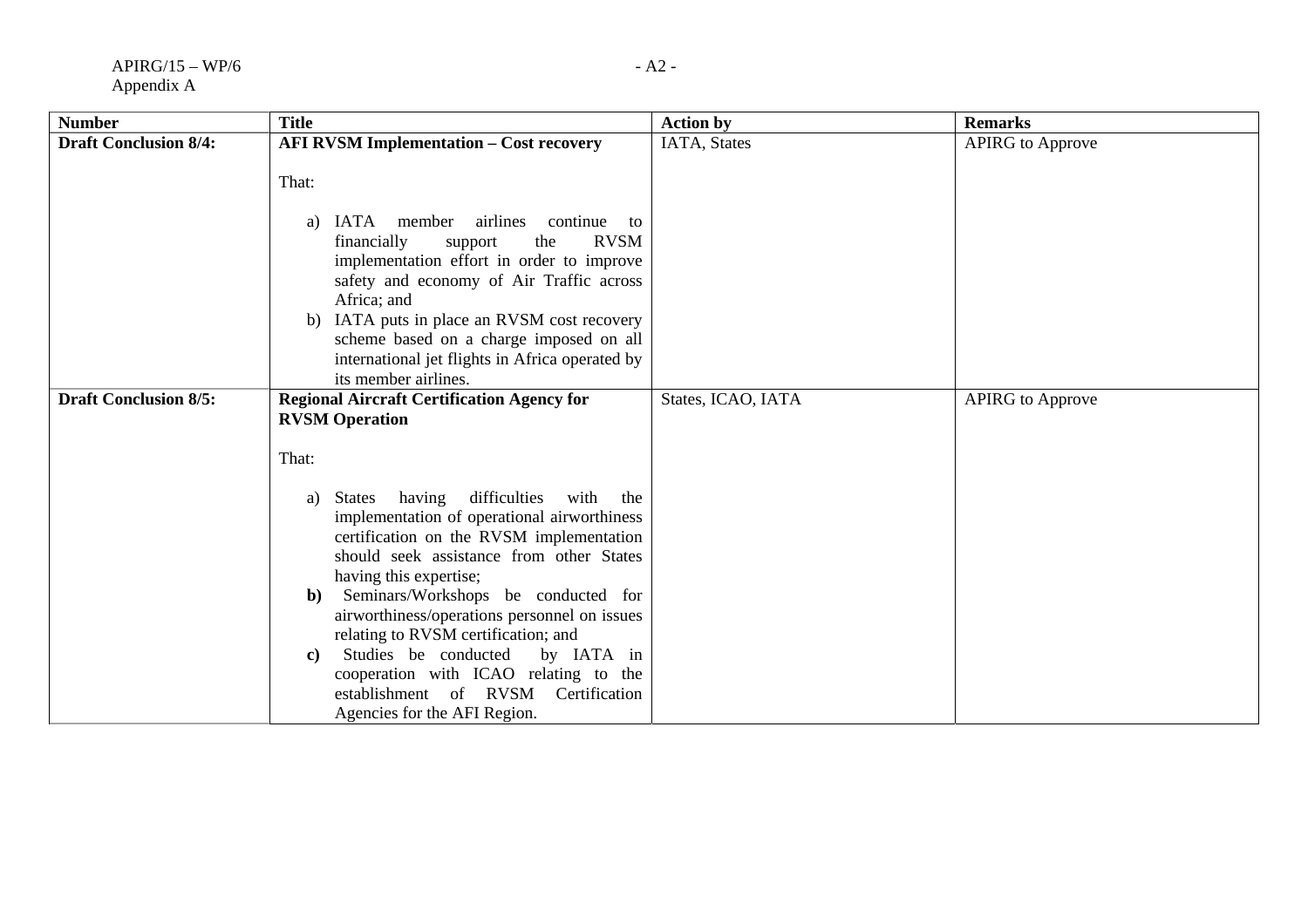| <b>Number</b>                | <b>Title</b>                                                                                                                                                                                                                                                                                                                                                                                                  | <b>Action by</b>   | <b>Remarks</b>          |
|------------------------------|---------------------------------------------------------------------------------------------------------------------------------------------------------------------------------------------------------------------------------------------------------------------------------------------------------------------------------------------------------------------------------------------------------------|--------------------|-------------------------|
| <b>Draft Conclusion 8/6:</b> | <b>Campaign to enhance RVSM Implementation</b><br>That sensitisation of Civil Aviation CEO/DGs by<br>Regional Directors of ICAO and IATA on<br>importance of RVSM and the need for its early<br>implementation in the AFI Region be accorded<br>priority during ICAO and IATA missions to States.                                                                                                             | States, ICAO, IATA | <b>APIRG</b> to Approve |
| <b>Draft Conclusion 8/7:</b> | <b>AFI RVSM Strategy/Action Plan</b><br>That the updated RVSM Strategy/Action Plan at<br>Appendix C be circulated to States for action.                                                                                                                                                                                                                                                                       | States, ICAO       | <b>APIRG</b> to Approve |
| <b>Draft Conclusion 8/8:</b> | <b>Amendment to ICAO Doc. 7030</b><br>That ICAO process, as soon as possible, the<br>amendment proposal to the Regional Supplementary<br>Procedures - Doc.7030/4 - African Indian Ocean<br>Region (AFI) (Serial No. ESAF $-$ S 04/1 $-$ AFI<br>RAC/1) which includes relevant provisions for<br>RVSM implementation. (Appendix D refers) taking<br>into account the results of PISC and its review by<br>ANC. | <b>ICAO</b>        | <b>APIRG</b> to Approve |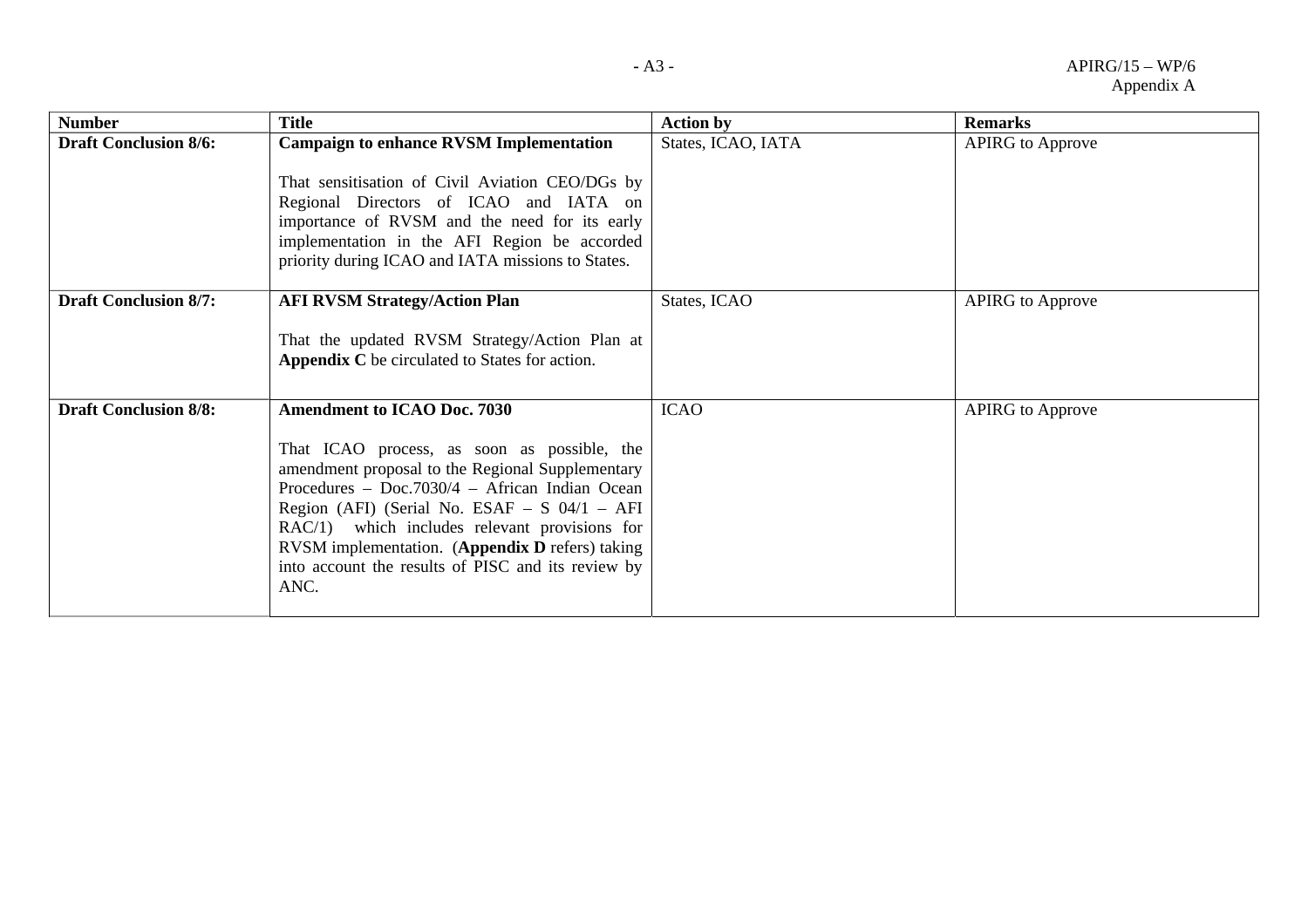| <b>Number</b>                 | <b>Title</b>                                                                                                                                                                                                                                                                                                                                                                                                                                                                                                                                                                                                                                                                                        | <b>Action by</b>               | <b>Remarks</b>                                                                        |
|-------------------------------|-----------------------------------------------------------------------------------------------------------------------------------------------------------------------------------------------------------------------------------------------------------------------------------------------------------------------------------------------------------------------------------------------------------------------------------------------------------------------------------------------------------------------------------------------------------------------------------------------------------------------------------------------------------------------------------------------------|--------------------------------|---------------------------------------------------------------------------------------|
| <b>Draft Conclusion 8/9:</b>  | <b>Target Date for AFI RVSM Implementation</b><br>That:<br>the following target dates be met :<br>a)<br>review of the revised Collision Risk<br>Assessment (CRA) by ARTF/9 in March<br>2006;<br>review of draft Pre Implementation Safety<br>Case (PISC) by ARTF/9 in March 2006;<br>review of the PISC by ANC in May 2006;<br>implementation of all NSPs by States in<br>June 2006;<br>go/delay meeting in June 2006;<br>issuance of RVSM implementation NOTAM<br>by all States with a 3 AIRAC cycle notice in<br>June 2006;<br>completion of re-training of all Operational<br>staff in July 2006.<br>the target date for implementation of RVSM<br>b)<br>in the AFI Region will be AIRAC date 28 | <b>States, RVSM Task Force</b> | APIRG to note RVSM TF included the<br>target date in the RVSM Strategy/Action<br>Plan |
| <b>Draft Conclusion 8/10:</b> | September 2006.<br><b>Dissemination of AIS data</b><br>That in the spirit of APIRG conclusion 13/48, States<br>which have not done so, establish a civil aviation<br>website taking into account integrity, security of the<br>information and the Guidance on the use of the<br>public Internet for Aeronautical Applications (ICAO<br>Doc. $9855 - AN/459$ ).                                                                                                                                                                                                                                                                                                                                     | <b>States</b>                  | APIRG to approve                                                                      |
|                               |                                                                                                                                                                                                                                                                                                                                                                                                                                                                                                                                                                                                                                                                                                     |                                |                                                                                       |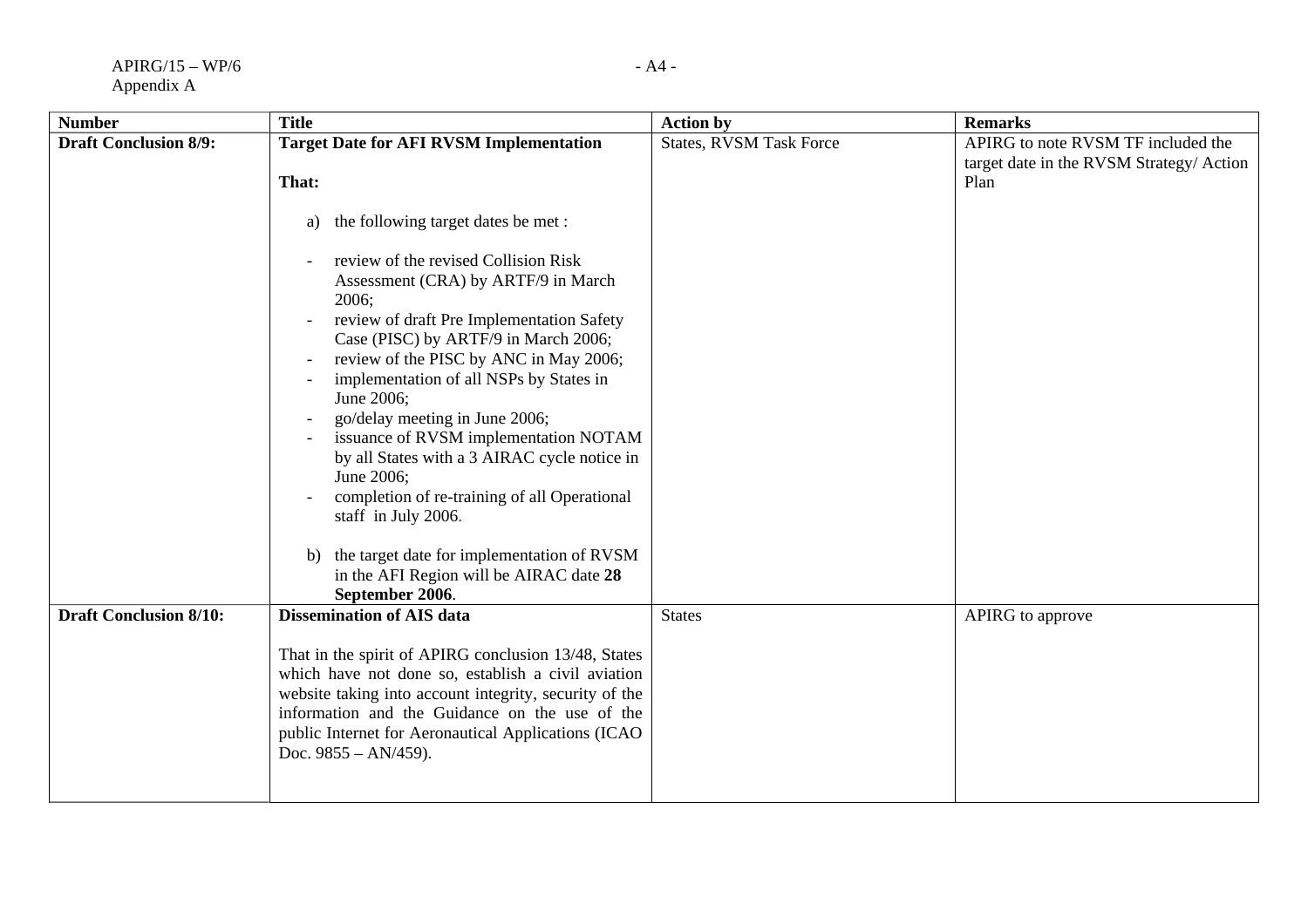| <b>Number</b>                 | <b>Title</b>                                                                                                                                                                                                                                                                                                                                                                                                                                                                                                                                                                                                                                                                                                                                                                                                                                       | <b>Action by</b> | <b>Remarks</b>          |
|-------------------------------|----------------------------------------------------------------------------------------------------------------------------------------------------------------------------------------------------------------------------------------------------------------------------------------------------------------------------------------------------------------------------------------------------------------------------------------------------------------------------------------------------------------------------------------------------------------------------------------------------------------------------------------------------------------------------------------------------------------------------------------------------------------------------------------------------------------------------------------------------|------------------|-------------------------|
| <b>Draft Conclusion 8/11:</b> | <b>Aerodrome AIS Units Implementation</b><br>That States ensure that AIS Aerodrome Units at<br>FASID Table AIS (1) (Appendix E) are established<br>and manned by qualified AIS personnel.                                                                                                                                                                                                                                                                                                                                                                                                                                                                                                                                                                                                                                                          | <b>States</b>    | <b>APIRG</b> to Approve |
| <b>Draft Conclusion 8/12:</b> | Status of implementation of the ICAO<br>requirements in the AIS/MAP field in the AFI<br><b>Region</b><br>That:<br>the AFI FASID Table AIS-1, which sets out<br>a)<br>requirements pertaining<br>to<br>the<br>the<br>establishment of aerodrome AIS Units in the<br>AFI Region;<br>the AFI FASID Table-AIS-2, which sets out<br>b)<br>the requirements pertaining to the<br>aeronautical information services required at<br>aerodromes; and<br>the AFI FASID Table AIS-4, which sets out<br>C)<br>the requirements for the Integrated<br>Aeronautical Information Package from<br>foreign Aeronautical Information Services<br>(AIS) to be available at aerodrome/heliport<br>AIS Units in the AFI Region, for pre-flight<br>briefing;<br>be circulated to the States for update and<br>subsequently form the<br>amendment proposal for the FASID. | <b>States</b>    | <b>APIRG</b> to Approve |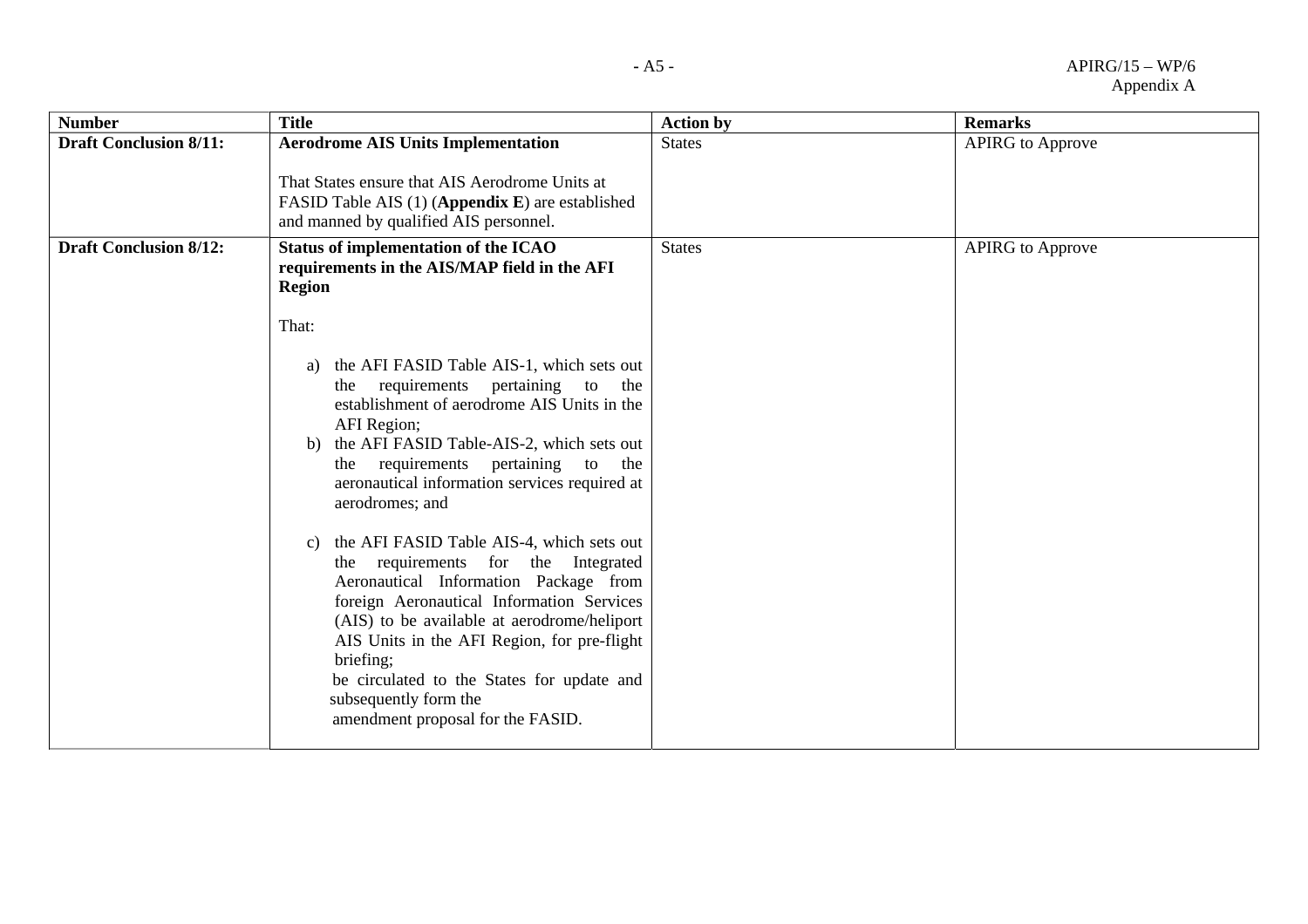| <b>Number</b>                 | <b>Title</b>                                              | <b>Action by</b> | <b>Remarks</b>          |
|-------------------------------|-----------------------------------------------------------|------------------|-------------------------|
|                               |                                                           |                  |                         |
| <b>Draft Conclusion 8/13:</b> | <b>Status of Implementation of the Integrated</b>         | <b>States</b>    | <b>APIRG</b> to Approve |
|                               | <b>Aeronautical Information Package</b>                   |                  |                         |
|                               |                                                           |                  |                         |
|                               | That the status of implementation of the integrated       |                  |                         |
|                               | aeronautical information package, at <b>Appendix</b> F be |                  |                         |
|                               | circulated to States for update.                          |                  |                         |
| <b>Draft Conclusion 8/14:</b> | <b>Organization of an Automated Aeronautical</b>          | <b>States</b>    | <b>APIRG</b> to Approve |
|                               | <b>Information Services System</b>                        |                  |                         |
|                               |                                                           |                  |                         |
|                               | That States be urged to achieve automation at a           |                  |                         |
|                               | national level in accordance with APIRG/13 Conc.          |                  |                         |
|                               | 13/44 (AIS Automation Strategy) and by using the          |                  |                         |
|                               | Principles Governing Introduction of AIS                  |                  |                         |
|                               |                                                           |                  |                         |
|                               | Automation in AFI Region at Appendix G.                   |                  |                         |
| <b>Draft Conclusion 8/15:</b> | Participation of AIS personnel in the planning            | <b>States</b>    | <b>APIRG</b> to Approve |
|                               | meetings relating to CNS/ATM Implementation               |                  |                         |
|                               |                                                           |                  |                         |
|                               | That:                                                     |                  |                         |
|                               |                                                           |                  |                         |
|                               | AIS personnel be involved in planning<br>a)               |                  |                         |
|                               | CNS/ATM<br>relating<br>meetings<br>to                     |                  |                         |
|                               | Implementations; and                                      |                  |                         |
|                               | ICAO ensures the<br>requirements<br>of<br>b)              |                  |                         |
|                               | AIS/MAP are clearly<br>defined in the                     |                  |                         |
|                               | CNS/ATM Plan.                                             |                  |                         |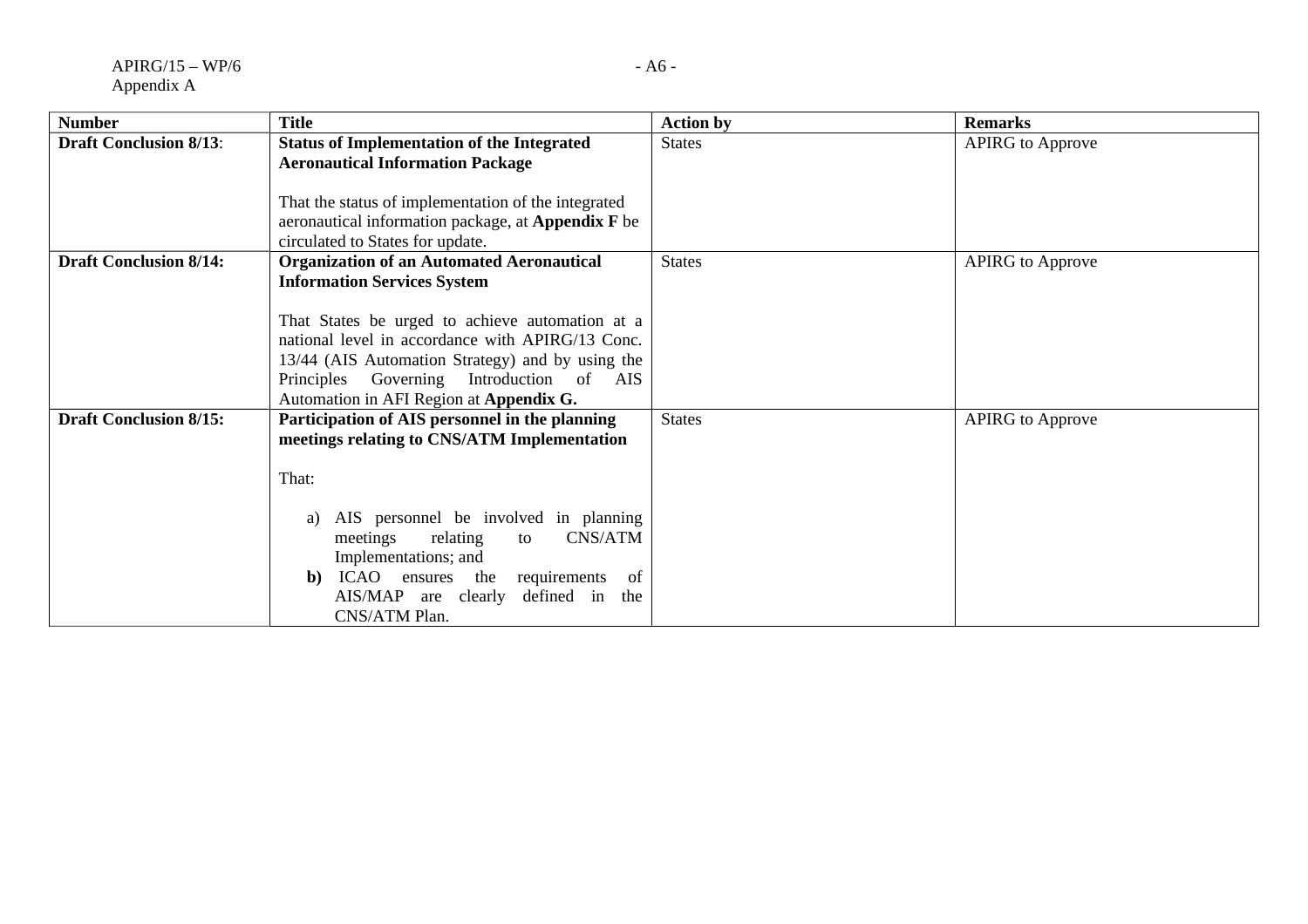| <b>Number</b>                 | <b>Title</b>                                                                                                                                                                                                                                                                                                                                                                                                                                                                                                                       | <b>Action by</b> | <b>Remarks</b>          |
|-------------------------------|------------------------------------------------------------------------------------------------------------------------------------------------------------------------------------------------------------------------------------------------------------------------------------------------------------------------------------------------------------------------------------------------------------------------------------------------------------------------------------------------------------------------------------|------------------|-------------------------|
| <b>Draft Conclusion 8/16:</b> | Approach to AIS Automation in the AFI Region                                                                                                                                                                                                                                                                                                                                                                                                                                                                                       | <b>States</b>    | <b>APIRG</b> to Approve |
|                               | That:<br>with a view to ensuring progressive<br>a)<br>implementation of automated AIS systems,<br>States, which have not yet introduced<br>automation within their Aeronautical<br>Information Services, are urged to:<br>arrange for the provision of automated<br>b)<br>services on their behalf on the basis of<br>bilateral or multilateral agreements with<br><b>States</b><br>other<br>non-governmental<br><sub>or</sub><br>organizations.<br>Plan to initially automate their NOTAM and<br>C)                               |                  |                         |
|                               | pre-flight information services; and/or                                                                                                                                                                                                                                                                                                                                                                                                                                                                                            |                  |                         |
| <b>Draft Conclusion 8/17:</b> | Harmonization of AIS, MET and FPL<br>information                                                                                                                                                                                                                                                                                                                                                                                                                                                                                   | <b>States</b>    | <b>APIRG</b> to Approve |
|                               | That:<br>In view of AIS automation, States should<br>a)<br>take the necessary measures to enable users<br>to access both AIS and MET information<br>from a common interface based on the flight<br>combined<br>plan entry, to support<br>AIS/MET/FPL pre-flight briefing from one<br>common point access; and<br>States implement a selection functionality<br>b)<br>based on the ICAO NOTAM Selection<br>criteria and an update briefing functionality<br>to enable the notification of updates<br>following an initial briefing. |                  |                         |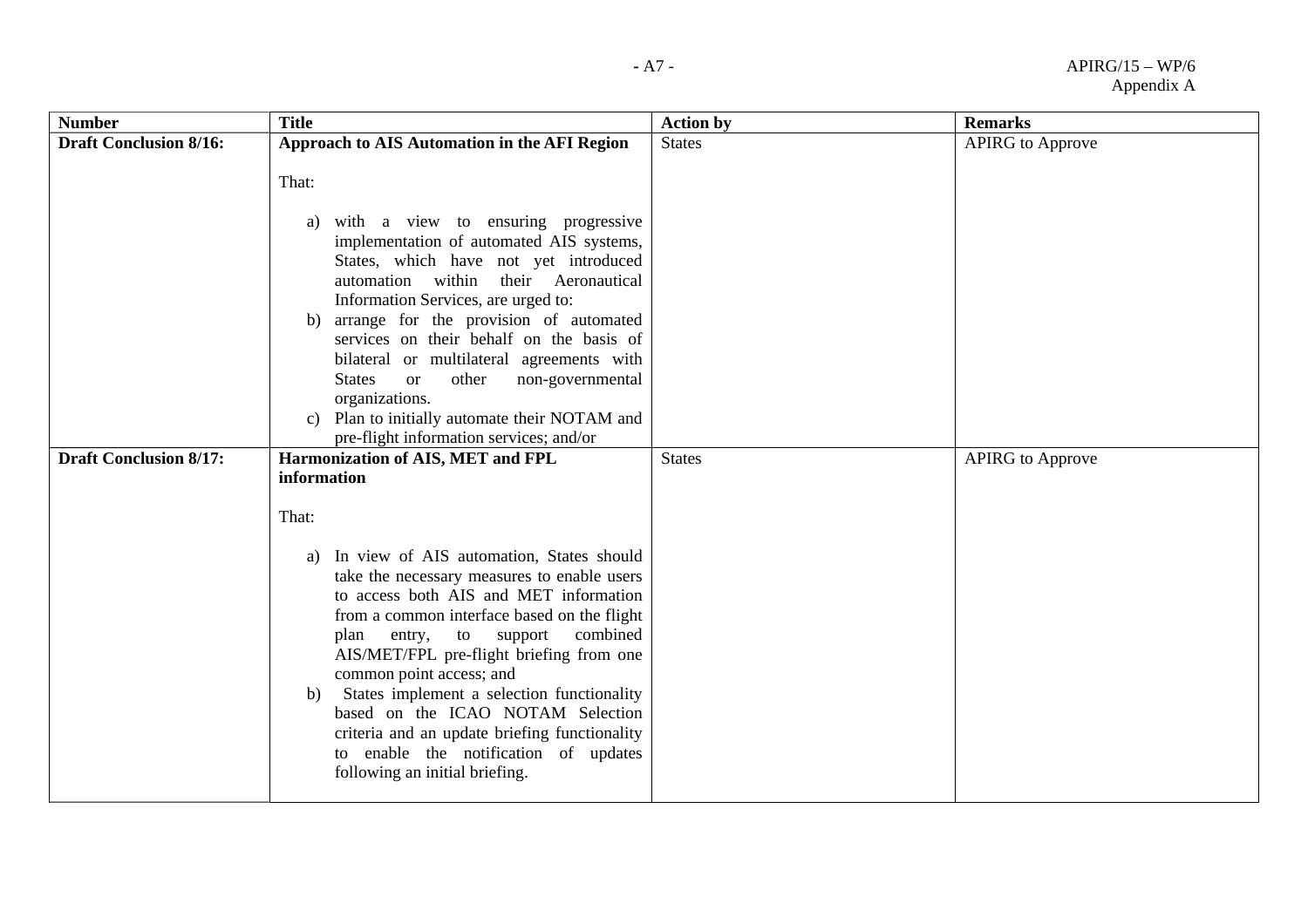| <b>Number</b>                 | <b>Title</b>                                                                                                                                                                                                                                                                                                                                                                                                                                                                                                                                                                                                                            | <b>Action by</b>             | <b>Remarks</b>          |
|-------------------------------|-----------------------------------------------------------------------------------------------------------------------------------------------------------------------------------------------------------------------------------------------------------------------------------------------------------------------------------------------------------------------------------------------------------------------------------------------------------------------------------------------------------------------------------------------------------------------------------------------------------------------------------------|------------------------------|-------------------------|
| <b>Draft Conclusion 8/18:</b> | <b>Quality Management System</b><br>That:<br>in accordance with Annex 15 provisions,<br>a)<br>AFI States, not having done so, are required<br>to take the necessary measures to implement<br>a quality management system within their<br>Aeronautical Information Services, in<br>conformity with the ISO 9001 series of<br>standards; and<br>draft questionnaire on quality management<br>b)<br>system at Appendix H be circulated to<br>States for comments before adoption for<br>application in the AFI Region; and<br>ICAO develops as a matter of urgency, an<br>C)<br>AIS Guidance material<br>on Quality<br>Management Systems. | <b>States</b><br><b>ICAO</b> | <b>APIRG</b> to Approve |
| <b>Draft Conclusion 8/19:</b> | Conversion of en-route geographical coordinates<br>to WGS84 and updating of aeronautical charts<br>That:<br>States, which have not done so, complete the<br>a)<br>required conversion of their WGS-84<br>coordinates for en-route and FIR boundary<br>reporting points and, accordingly, update all<br>the aeronautical charts; and<br>ICAO assist States concerned in respect of<br>b)<br>a) above.                                                                                                                                                                                                                                    | <b>States</b><br><b>ICAO</b> | <b>APIRG</b> to Approve |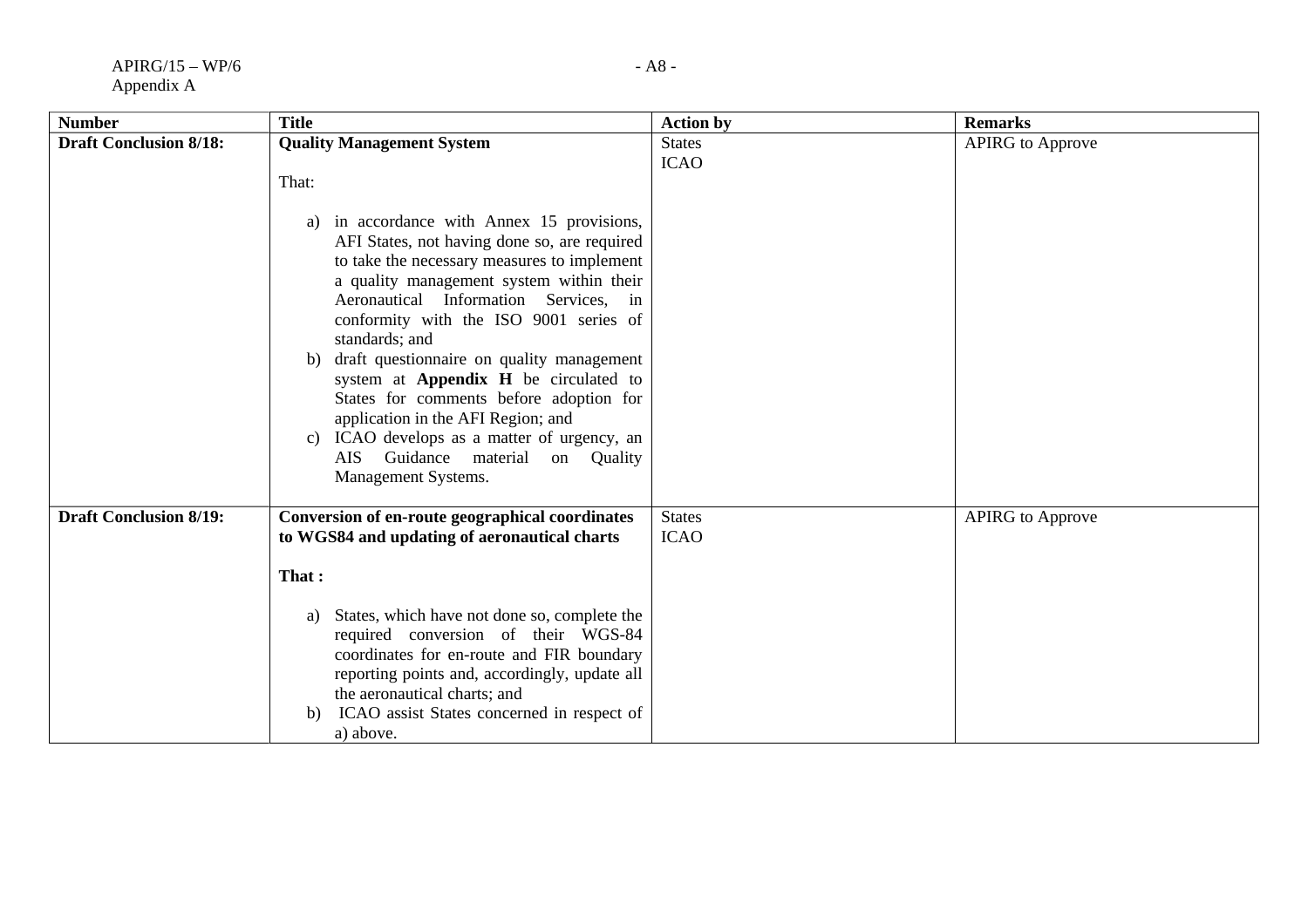| <b>Number</b>                 | <b>Title</b>                                                                                                                                                                                                                                                                                                                                                                                                                                                   | <b>Action by</b>           | <b>Remarks</b>          |
|-------------------------------|----------------------------------------------------------------------------------------------------------------------------------------------------------------------------------------------------------------------------------------------------------------------------------------------------------------------------------------------------------------------------------------------------------------------------------------------------------------|----------------------------|-------------------------|
| <b>Draft Conclusion 8/20:</b> | <b>Familiarization Visits</b><br>That in the spirit of AFI/7 Rec. 12/3, States be<br>encouraged to put in place a plan for familiarization<br>visits to foreign AIS units.                                                                                                                                                                                                                                                                                     | <b>States</b>              | <b>APIRG</b> to Approve |
| <b>Draft Conclusion 8/21:</b> | Terms of Reference and Composition of the<br><b>AIS/MAP Task Force</b><br>That:<br>the name of the AIS/MAP automation task<br>a)<br>Force be changed to AIS/MAP Task Force<br>in order to embrace all matters relating to<br>AIS/MAP; and<br>the revised terms of reference of the<br>b)<br>AIS/MAP Task Force at <b>Appendix I</b> be<br>considered by the ATS AIS/SAR Sub-Group<br>as its future Work Programme and Terms of<br>Reference of the Task Force. | <b>APIRG</b>               | APIRG to note           |
| <b>Draft Conclusion 8/22:</b> | <b>Centralized AFI AIS data base</b><br>That IATA, in cooperation with ICAO and Air<br>Navigation Service Providers in the AFI Region,<br>study the establishment of a centralized AFI AIS<br>data base similar to the European Aeronautical Data<br>base (EAD).                                                                                                                                                                                               | <b>ICAO</b><br><b>IATA</b> | <b>APIRG</b> to Approve |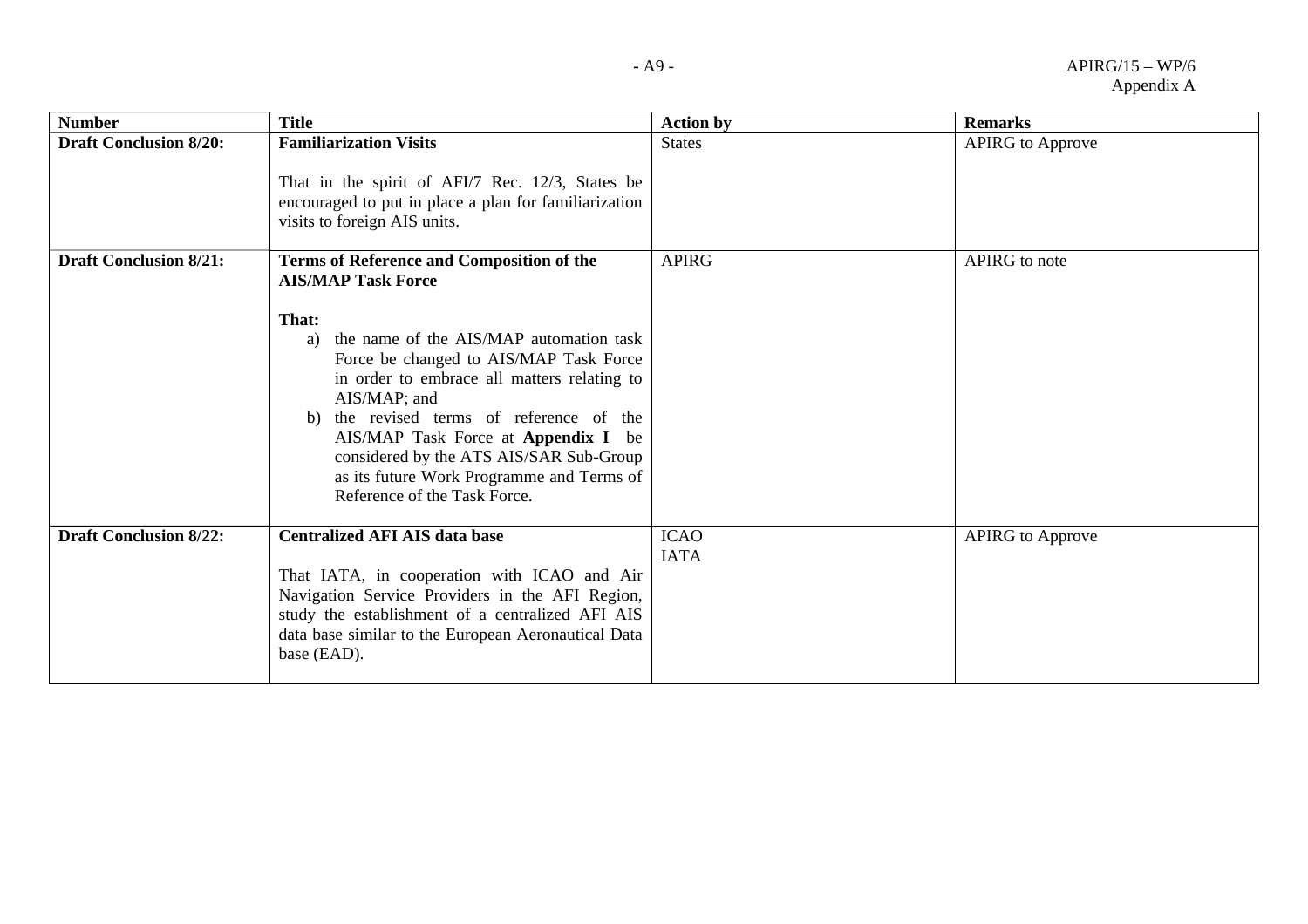| <b>Number</b>                 | <b>Title</b>                                                                                                                                                                                                                             | <b>Action by</b>             | <b>Remarks</b>          |
|-------------------------------|------------------------------------------------------------------------------------------------------------------------------------------------------------------------------------------------------------------------------------------|------------------------------|-------------------------|
| <b>Draft Conclusion 8/23:</b> | <b>Implementation of ATC Service</b>                                                                                                                                                                                                     | <b>States</b>                | <b>APIRG</b> to Approve |
|                               | That States which have not yet done so, implement<br>ATC service along all ATS routes contained in<br>Table ATS 1 of the AFI Plan (Doc.7474) as soon as<br>possible, but not later than 8 June 2006 in the spirit<br>of AFI/7 Rec. 5/21. |                              |                         |
| <b>Draft Conclusion 8/24:</b> | <b>Amendment Proposal to the AFI ATS/DS Plan</b>                                                                                                                                                                                         | <b>ICAO</b>                  | <b>APIRG</b> to Approve |
|                               | That:                                                                                                                                                                                                                                    | <b>States</b>                |                         |
|                               | The AFI ANP Doc.7474 Table CNS-IB be<br>a)<br>amended as shown at <b>Appendix J</b> .                                                                                                                                                    |                              |                         |
|                               | That in view of the revised proposed                                                                                                                                                                                                     |                              |                         |
|                               | implementation date of RVSM is 28 September<br>2006. States are urged to implement their ATS DS                                                                                                                                          |                              |                         |
|                               | circuits as soon as possible, but not later 30 June<br>2006 in order to enhance safety.                                                                                                                                                  |                              |                         |
| <b>Draft Conclusion 8/25:</b> | Amendment to AFI ANP Table ATS - 1                                                                                                                                                                                                       | <b>ICAO</b><br><b>States</b> | <b>APIRG</b> to Approve |
|                               | That the ICAO AFI ANP Table ATS-1 be<br>a)<br>amended to include a requirement for ATS<br>routes of Appendix K.                                                                                                                          |                              |                         |
|                               | The ATS routes at <b>Appendix L</b> be deleted<br>$\mathbf{b}$<br>from the AFI ANP; and                                                                                                                                                  |                              |                         |
|                               | That ATS routes at <b>Appendix M</b> be<br>C)<br>realigned as shown.                                                                                                                                                                     |                              |                         |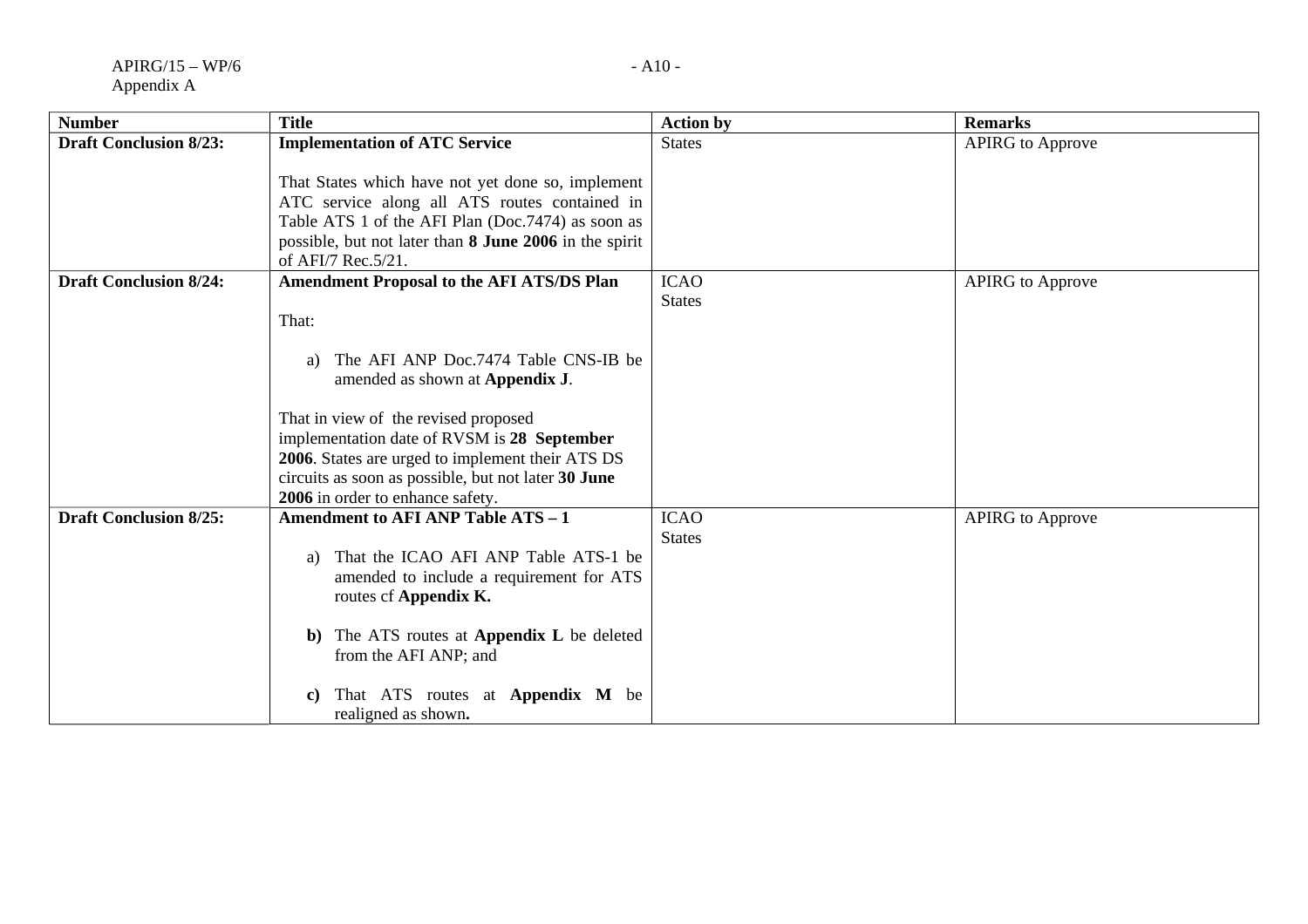| <b>Number</b>                 | <b>Title</b>                                                                                                                                                                                                                      | <b>Action by</b> | <b>Remarks</b>          |
|-------------------------------|-----------------------------------------------------------------------------------------------------------------------------------------------------------------------------------------------------------------------------------|------------------|-------------------------|
| <b>Draft Conclusion 8/26:</b> | <b>Implementation of the non-implemented routes</b><br>including RNAV routes                                                                                                                                                      | <b>States</b>    | <b>APIRG</b> to Approve |
|                               | That:                                                                                                                                                                                                                             |                  |                         |
|                               | the new target dates for the implementation<br>a)<br>of the non-implemented routes including<br>RNAV routes at Appendix N should be the<br>AIRAC date of 8 June 2006.                                                             |                  |                         |
|                               | States that have not yet done so, expedite the<br>b)<br>implementation of ATS routes in their FIR<br>as shown in Appendix N to this report;<br>pending realignment of ATS route UM998<br>and UM731;                               |                  |                         |
|                               | Pending the realignment of ATS route<br>C)<br>UM998 and UM731 Angola, Botswana,<br>D.R. Congo, Libya and South Africa<br>implement segments of RNAV Route of<br>UM731 at the common AIRAC date of 19<br><b>January 2006</b> ; and |                  |                         |
|                               | Angola, Botswana and D.R. Congo<br>d)<br>implement segments of RNAV routes<br>UM998 at the common AIRAC date of 19<br>January 2006.                                                                                               |                  |                         |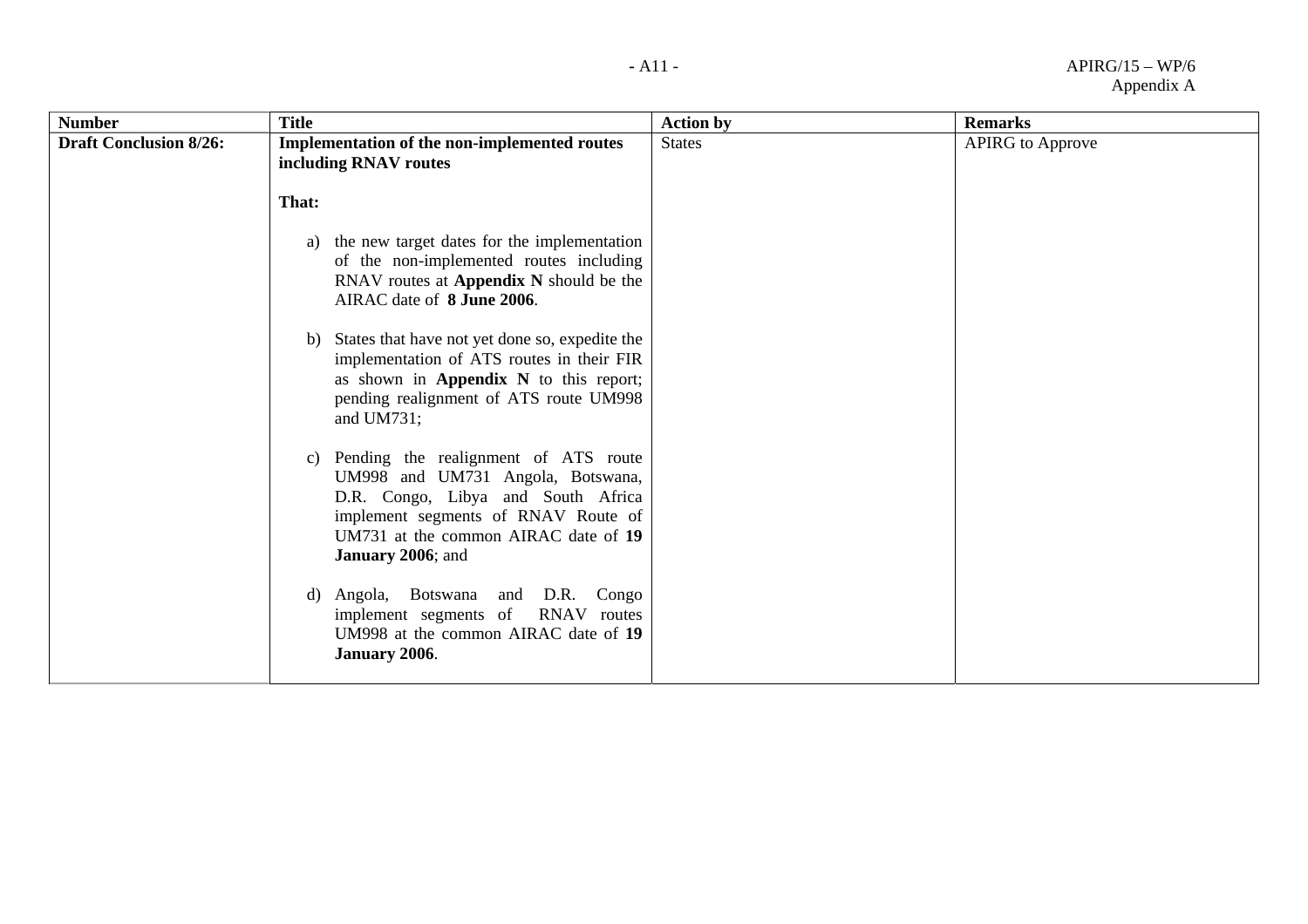| <b>Number</b>                 | <b>Title</b>                                                                                                                                                                                                                                                                                                                                                                                                                                                                                                                                                                                                | <b>Action by</b> | <b>Remarks</b>          |
|-------------------------------|-------------------------------------------------------------------------------------------------------------------------------------------------------------------------------------------------------------------------------------------------------------------------------------------------------------------------------------------------------------------------------------------------------------------------------------------------------------------------------------------------------------------------------------------------------------------------------------------------------------|------------------|-------------------------|
| <b>Draft Conclusion 8/27:</b> | <b>SAR Cooperation Agreements between States</b><br>That in order to promote a more effective and<br>economic utilization of SAR facilities, States should<br>enter into precise agreements with other States in<br>order to pool their resources and provide mutual<br>assistance in SAR operations, using the specimen<br>agreement in the IAMSAR Manual (Doc.9731),<br>Volume One, Appendix I.                                                                                                                                                                                                           | <b>States</b>    | <b>APIRG</b> to Approve |
| <b>Draft Conclusion 8/28:</b> | <b>Implementation of SAR Legislation</b><br>That, as a matter of priority, States undertake to:<br>enact the SAR legislation that will make<br>a)<br>SAR operations legal and empower the SAR<br>mission coordinator to request external<br>assistance when the available facilities and<br>personnel are found not to be coping with an<br>emergency or are viewed impaired or<br>insufficient to cope with a distress situation.<br>make sure that the request referred to in a) is<br>b)<br>not subjected to any approval by high level<br>authorities, but that a notification should be<br>sufficient. | <b>States</b>    | <b>APIRG</b> to Approve |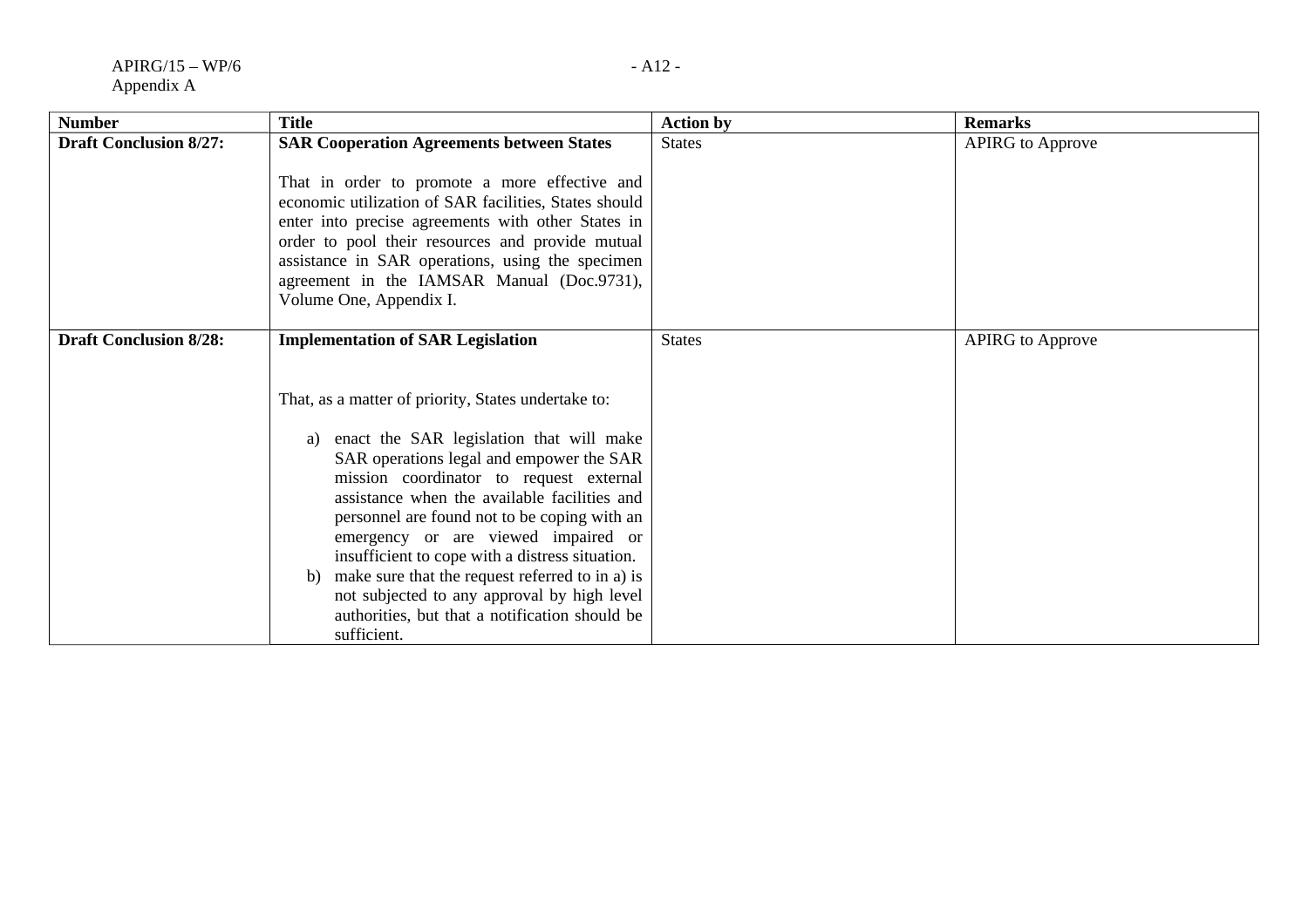| <b>Number</b>                 | <b>Title</b>                                                                                                                                                                                                                                                                                                                                                                                                                                                                                                                                                                                                                                                    | <b>Action by</b>             | <b>Remarks</b>                                                        |
|-------------------------------|-----------------------------------------------------------------------------------------------------------------------------------------------------------------------------------------------------------------------------------------------------------------------------------------------------------------------------------------------------------------------------------------------------------------------------------------------------------------------------------------------------------------------------------------------------------------------------------------------------------------------------------------------------------------|------------------------------|-----------------------------------------------------------------------|
| <b>Draft Conclusion 8/29:</b> | <b>AFCAC Project on Search and Rescue</b><br>That, considering the long-time problems which<br>have continued to prevent the implementation of the<br>ICAO provisions in the field of search and rescue,<br>States be urged to express support to the AFCAC<br>project aimed at expediting implementation of the<br>ICAO SAR provisions, with particular emphasis to<br>SAR legislation, organization and agreements.                                                                                                                                                                                                                                           | <b>States</b>                | <b>APIRG</b> to Approve                                               |
| <b>Draft Conclusion 8/30:</b> | Consideration of specific air navigation planning<br>and implementation problems and the review of<br>air navigation deficiencies in the Region<br>That considering the negative impact of non<br>implementation of the air navigation plan<br>requirements and the persistence of serious cases of<br>deficiencies in several parts of the AFI region; and<br>States concerned should take as soon as<br>a)<br>possible concrete measures to eliminate all<br>deficiencies at Appendix O to this report.<br>the matter be regularly followed up by the<br>b)<br>ICAO regional offices; and<br>results be brought to the attention of APIRG.<br>$\mathcal{C}$ ) | <b>States</b><br><b>ICAO</b> | APIRG to approve as discussed in<br>working paper 12 Agenda Item 5.3. |

**— — — — —**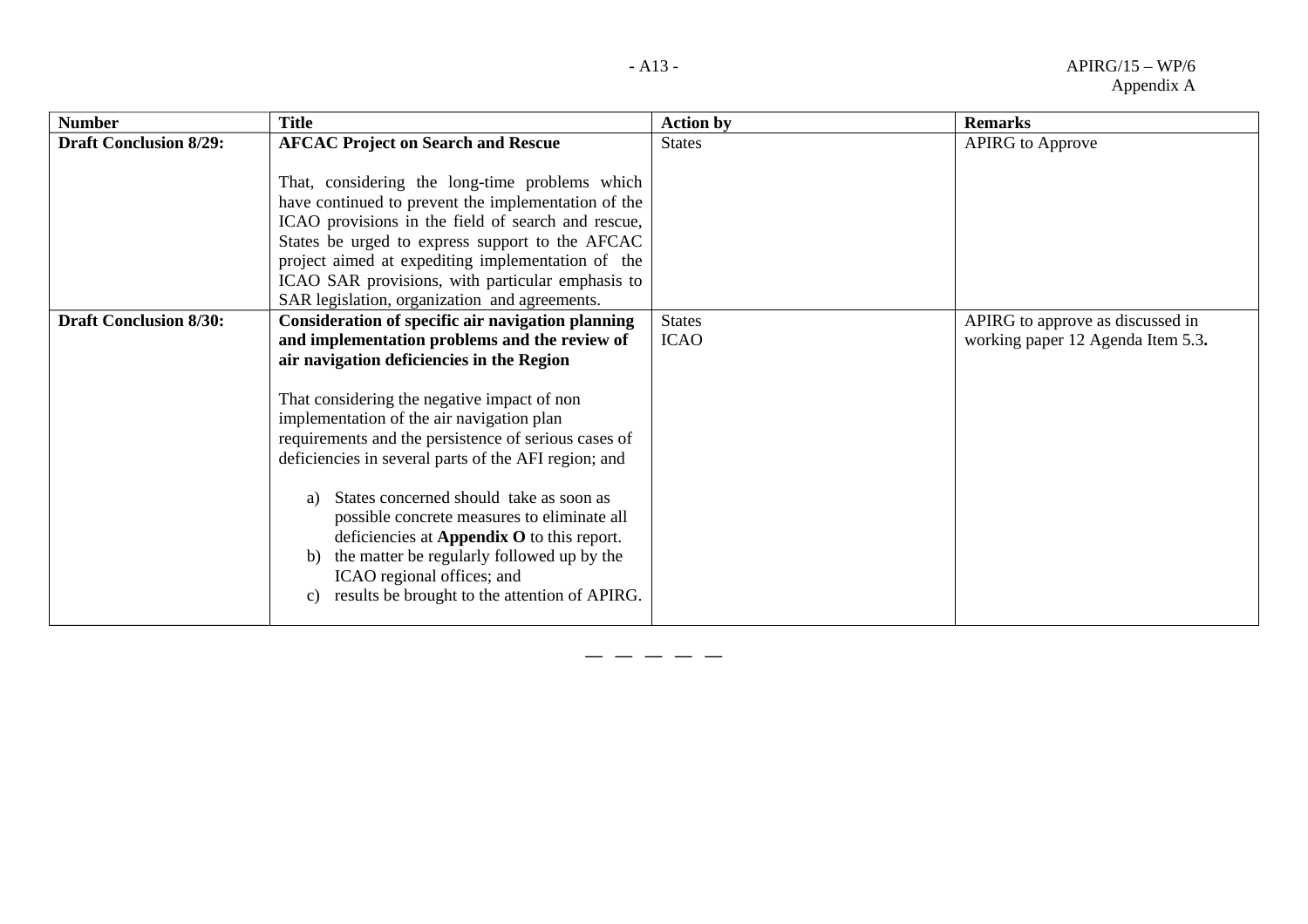#### **TERMS OF REFERENCE, WORK PROGRAMME AND COMPOSITION OF THE ATS/AIS/SAR SUB-GROUP**

### 1. **Terms of reference**

- a) To identify, State by State, those specific deficiencies and problems that constitute major obstacles to the provision of efficient air traffic management, aeronautical information services and search and rescue services and recommend specific measures to eliminate them.
- b) To keep under review the adequacy of requirements in the Air Traffic Management, Aeronautical Information Services and Search and Rescue fields, taking into account, *inter alia*, changes to aircraft operations and new operational requirements or technological developments.

#### 2. **Work programme**

 $\overline{a}$ 

| No.            | Task description                                                                                                                                                                                                                                                                                                        | Priority      | Target date |
|----------------|-------------------------------------------------------------------------------------------------------------------------------------------------------------------------------------------------------------------------------------------------------------------------------------------------------------------------|---------------|-------------|
| $\mathbf{1}$   | Analyse the operational implications relating to the implementation<br>of ICAO CNS/ATM systems in the fields of ATS, SAR and<br>AIS/MAP and MET issues and propose any required actions with a<br>view to ensuring their smooth integration in the operational<br>environment.                                          | $\mathsf{A}$  | Continuing  |
| $\overline{2}$ | Taking into account human factors, study problems and make<br>specific recommendations related to ATS and AIS personnel, with a<br>view to ensuring the best services to users. (AFI/7 Rec. 14/7)                                                                                                                       | $\mathsf{A}$  | Continuing  |
| 3              | Study the requirements for civil/military coordination procedures,<br>including the promotion of the implementation of the concepts of<br>joint use of airspace, free flight, flexible tracks, etc. and consider<br>reducing and/or eliminating prohibited, restricted and danger areas.<br>$(AFI/7 \text{ Rec. } 5/3)$ | A             | APIRG/15    |
| $^*$ 4         | Determine the framework within which air traffic data collection<br>statistical analysis and forecasting should be carried out.                                                                                                                                                                                         | $\mathcal{C}$ | Continuing  |
| 5              | Review the requirements and monitor the programme<br>of<br>implementation of area control service. (AFI/7 Rec. 5/21)                                                                                                                                                                                                    | $\mathsf{A}$  | APIRG/15    |
| 6              | Review the existing ATS route network (including RNAV routes)<br>on a systematic basis with a view to achieving an optimum flow of<br>air traffic while keeping flight distances of individual flights to a<br>minimum. (AFI/7 Rec. 5/8)                                                                                | $\mathsf{A}$  | APIRG/15    |
| $\overline{7}$ | Consider problems and make specific recommendations relating to<br>ATS interface routes with other regions.                                                                                                                                                                                                             | A             | Continuing  |

<sup>\*</sup> This task will be a subject of coordination with the Traffic Forecasting Task Force.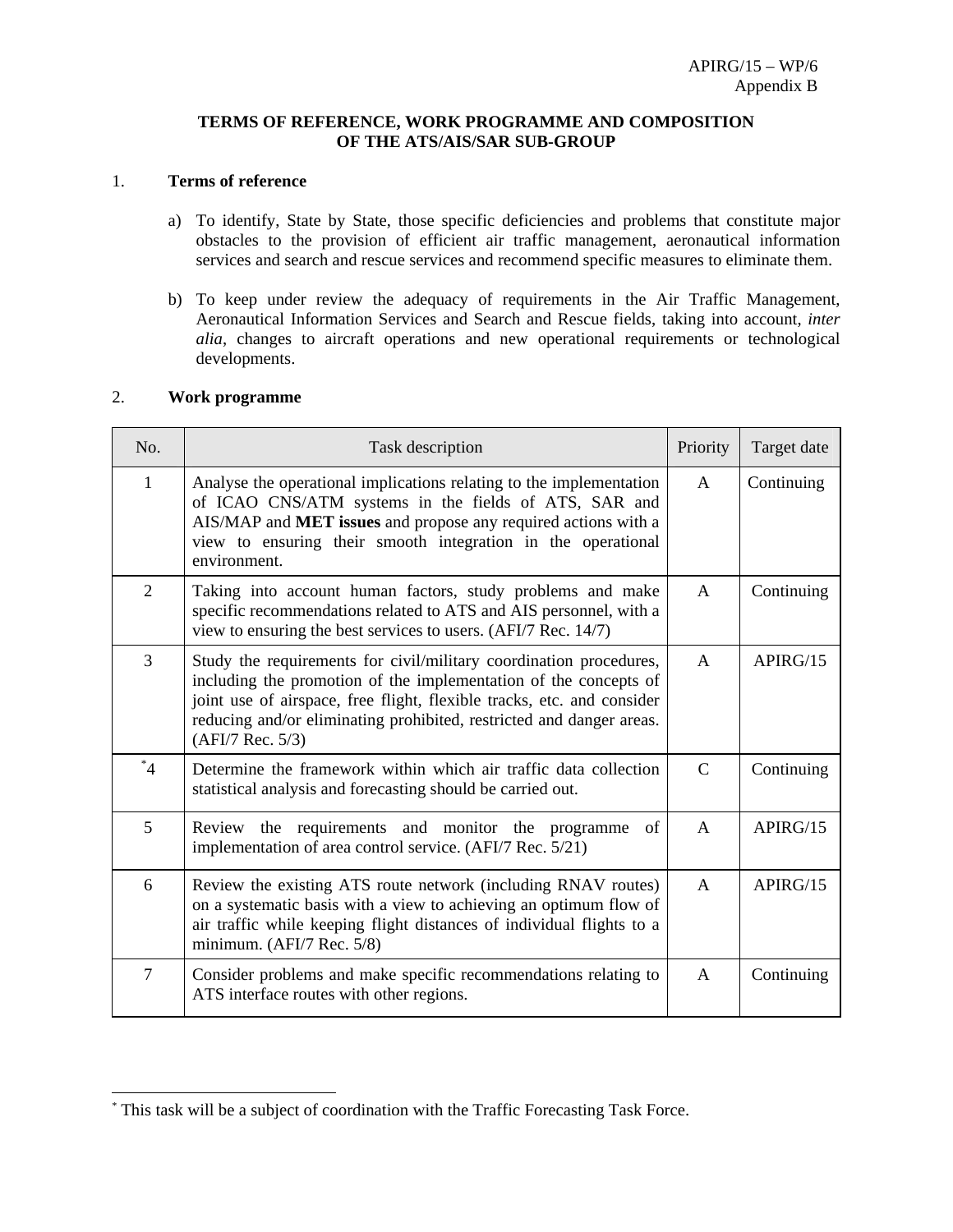| No. | Task description                                                                                                                                                                                                                                                                                                                                                            | Priority     | Target date |
|-----|-----------------------------------------------------------------------------------------------------------------------------------------------------------------------------------------------------------------------------------------------------------------------------------------------------------------------------------------------------------------------------|--------------|-------------|
| 8   | Monitor achievements and progress in the implementation of<br>RVSM/RNAV/RNP, RSP and RTSP in the AFI Region and provide<br>recommendations in the light of acquired experience.                                                                                                                                                                                             | A            | Continuing  |
| 9   | Monitor developments in SSR planning criteria and review the<br>allocation of SSR codes in the region to ensure there is no<br>duplication with adjacent regions. (AFI/7 Rec. 5/20)                                                                                                                                                                                         | $\mathbf{A}$ | Continuing  |
| 10  | Review the ATS requirements for navigation. (AFI/7 Rec. 10/4)                                                                                                                                                                                                                                                                                                               | A            | APIRG/15    |
| 11  | Review of ATS requirements for communication including<br>extension of VHF coverage. (AFI/7 Rec. 5/13, Rec. 5/12 and LIM<br>AFI Rec. 10/36)                                                                                                                                                                                                                                 | A            | APIRG/15    |
| 12  | Identify the ATS requirements for surveillance (RADAR, ADS,<br>voice etc.) (AFI/7 Rec. 11/1)                                                                                                                                                                                                                                                                                | A            | APIRG/15    |
| 13  | Carry out studies and develop recommendations aimed at<br>facilitating in an effective way the existing contingency plans,<br>reduce air traffic incidents, implementation of ACAS, ATIS,<br>pressure-altitude reporting transponders, digital flight information<br>service (D-FIS), RVSM, MSAW/CFIT, COSPAS/SARSAT<br>and<br>safety oversight programs in the AFI Region. | A            | Continuing  |
| 14  | Monitor the implementation of uniform ATS operational auditing<br>and proficiency maintenance. (AFI/7 Conc 5/27)                                                                                                                                                                                                                                                            | B            | Continuing  |
| 15  | Review the requirements and monitor the implementation of search<br>and rescue services.                                                                                                                                                                                                                                                                                    | B            | Continuing  |
| 16  | Review the requirements and monitor the implementation of AIS<br>and MAP services, including AIS automation.                                                                                                                                                                                                                                                                | A            | Continuing  |
| 17  | Analyse, review and monitor shortcomings and deficiencies in the<br>fields of ATS, AIS/MAP and SAR.                                                                                                                                                                                                                                                                         | A            | Continuing  |
| 18  | Develop guidance material for the reporting and investigation of air<br>traffic incidents in the AFI Region, taking into account material<br>developed<br>other<br>organizations<br>such as<br>by<br>the<br>European<br>Commission, EUROCONTROL, FAA, etc.                                                                                                                  | A            | Continuing  |
| 19  | Develop a standard criteria for the determination of new ATS route<br>requirements to be included in the ICAO AFI Air Navigation Plan                                                                                                                                                                                                                                       | $\mathbf{A}$ | Continuing  |

### **Priority:**

A High priority tasks, on which work should be speeded up;

B Medium priority tasks, on which work should be undertaken as soon as possible, but without detriment to priority A tasks;

C Lesser priority tasks, on which work should be undertaken as time and resources permit, but without detriment to priority A and B tasks.